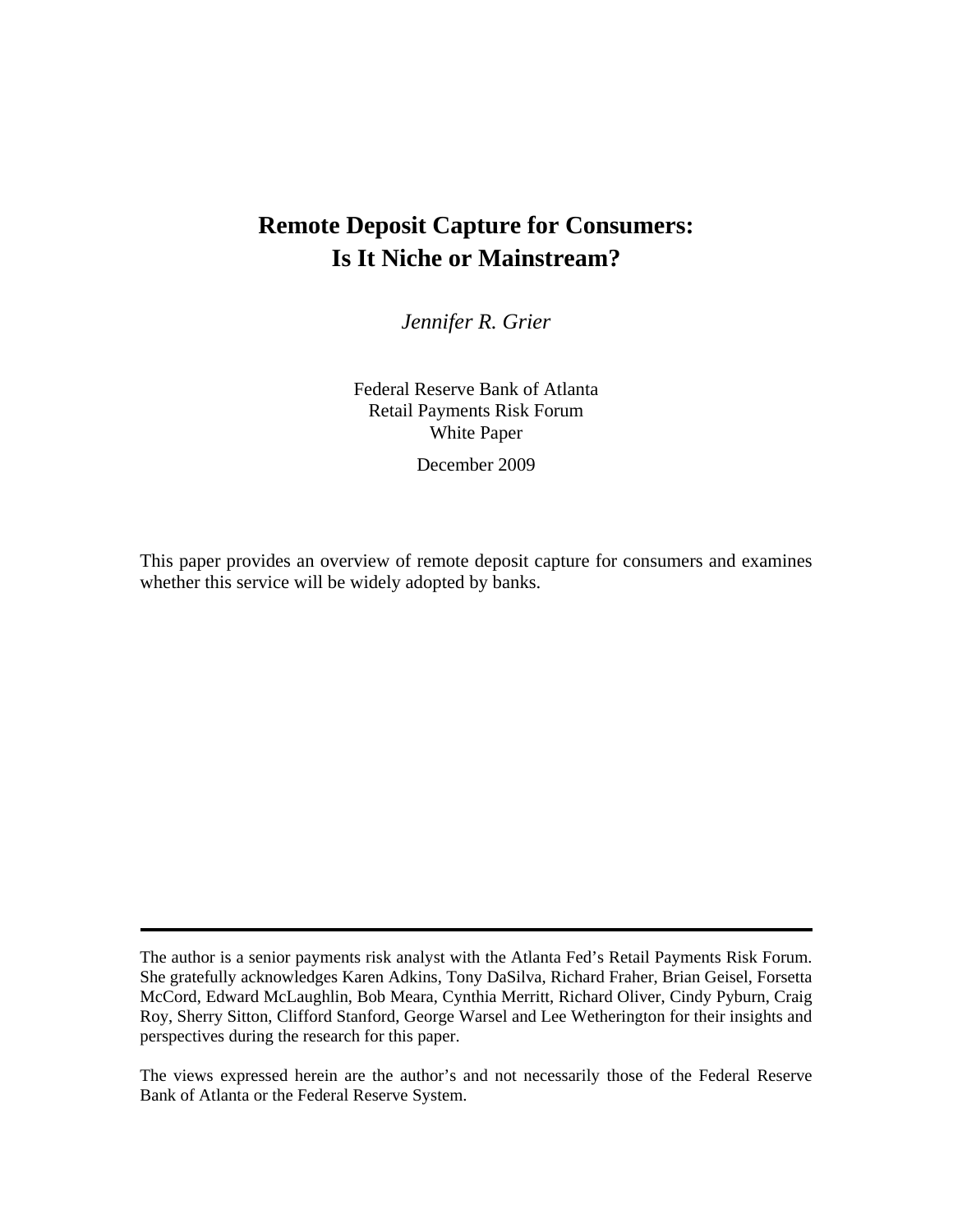## **I. Introduction**

1

The Check Clearing for the 21st Century Act (Check 21) removed impediments to check truncation<sup>1</sup> and helped spur innovations in check processing such as remote deposit capture. Remote deposit capture (RDC) is a service that allows bank customers to scan or capture images of check deposits and present them electronically to the bank of first deposit without having to physically deliver the paper check to the bank<sup>2</sup>. As promoted, the benefits to the bank can include an expanded geographic footprint, increased deposit growth, and reduced processing costs. In turn, the bank customer may benefit from increased availability of funds and reduced transportation costs.

While the RDC market has generally consisted of large commercial customers with established banking relationships, some banks have begun to offer the service to small businesses and consumers. Recent innovations in RDC that have focused on making the service more convenient and affordable for a broader market have facilitated this expansion. For example, the cost of check scanners has been a common stumbling block for small merchants interested in RDC, who are accustomed to getting their hardware (e.g., credit card terminals) cheaply or at no cost.<sup>3</sup> RDC vendors have responded by adapting corporate capture applications to interface with the widely available flatbed scanners that are typically used by small business owners and consumers. Several RDC vendors have introduced moderately priced check scanners (most under \$400) that are primarily targeted to the small business client.<sup>4</sup> Applications have also been developed that will allow a user to capture an image of both sides of a check and transmit those images to a bank from a mobile device that has a camera feature.

<sup>&</sup>lt;sup>1</sup>According to Reg CC (www.fdic.gov/regulations/laws/rules/6500-3210.html), the term *truncate* means to remove an original check from the forward collection or return process and send to a recipient, in lieu of such original check, a substitute check or, by agreement, information relating to the original check (including data taken from the MICR line of the original check or an electronic image of the original check), whether with or without the subsequent delivery of the original check (see Regulation CC § 229.2 [ddd]). 2 The term *bank* is used to include all financial institutions, including commercial banks, savings

institutions, and credit unions.

<sup>3</sup> John Stewart, "The 10 Most Pressing Issues in E-Payments," *Digital Transactions,* November 2008, pp. 24–30.

<sup>&</sup>lt;sup>4</sup> Remotedepositcapture.com provides a matrix of leading check and document scanners in a downloadable Excel worksheet at www.remotedepositcapture.com/toolbox/scanner.matrix.aspx.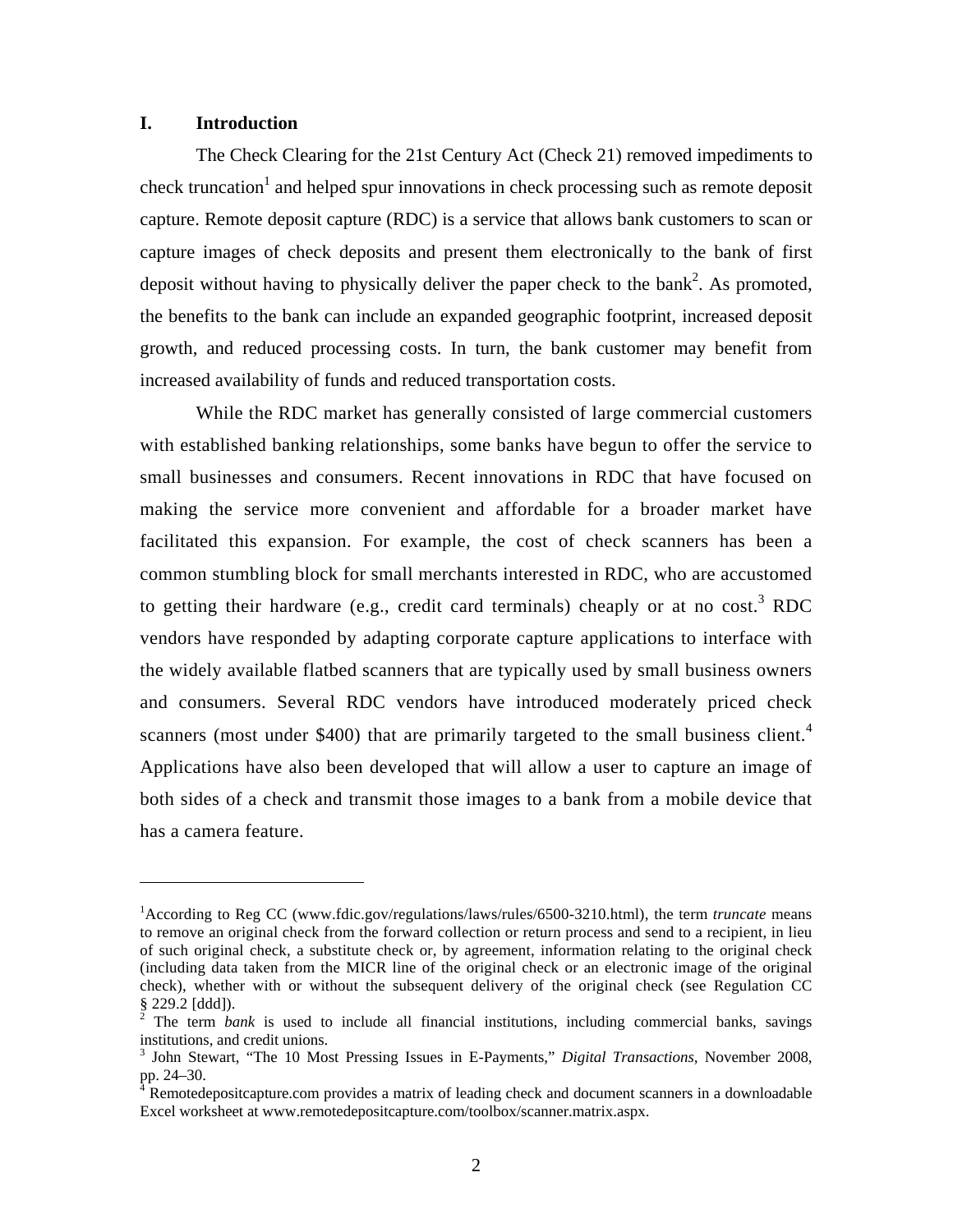Consumer capture presents new opportunities for banks to gather deposits while providing an appealing service to bank customers who are often driven by the need for speed and convenience. The question is whether the benefits outweigh the risks of extending RDC to consumers. Can banks mitigate their risk exposure by targeting the product to a niche consumer segment?

This paper provides an overview of remote deposit capture for consumers and examines whether this service will be widely adopted by banks.

### **II. Consumer remote deposit capture**

 $\overline{a}$ 

Consumer capture is a low-cost RDC solution aimed at consumers and micro businesses<sup>5</sup> with low check volume and occasional usage. Recent technological advancements by RDC vendors have made it possible to support the less expensive and widely available  $TWAIN^6$ -compatible flatbed scanners that are typical for home use. The interface has also been simplified: the user is able to submit deposits via a Web-based application that is usually integrated with the bank's existing online presence. This thinclient<sup>7</sup> alternative eliminates the need for a costly investment in additional software and hardware for both the customer and the bank.

**Initial adoption by banks with trusted customer base.** In December 2006, USAA Federal Savings Bank was the first bank to offer consumer capture. Its membership is primarily comprised of military personnel and their families, who are often deployed far from the bank's sole branch office in San Antonio, Texas. USAA's Deposit@Home<sup>SM</sup> consumer capture service allows its customers to make deposits from anywhere in the world using a scanner and an Internet connection.

<sup>&</sup>lt;sup>5</sup> The Association for Enterprise Opportunity defines microenterprise as a business with five or fewer employees (see www.microenterpriseworks.org/).

<sup>&</sup>lt;sup>6</sup> TWAIN is the interface standard for the Windows and Macintosh operating systems that allows imaging hardware devices (such as scanners and digital cameras) to communicate with image-processing software (see www.twain.org).

 $\overline{7}$  "Thin client" is an information-technology term that describes the client software in a client-server architecture network where the main processing occurs on a server. In the context of RDC applications, a thick client resides on the end user's personal computer while a thin client is run on a remote server that is connected to the client's computer over the Internet. Generally, the thick client offers more functionality, such as being able to integrate with accounting and document-management systems. Corporate customers with large check volumes typically use a thick-client product. The thin client is best suited for low-volume users because it is less expensive to implement and support.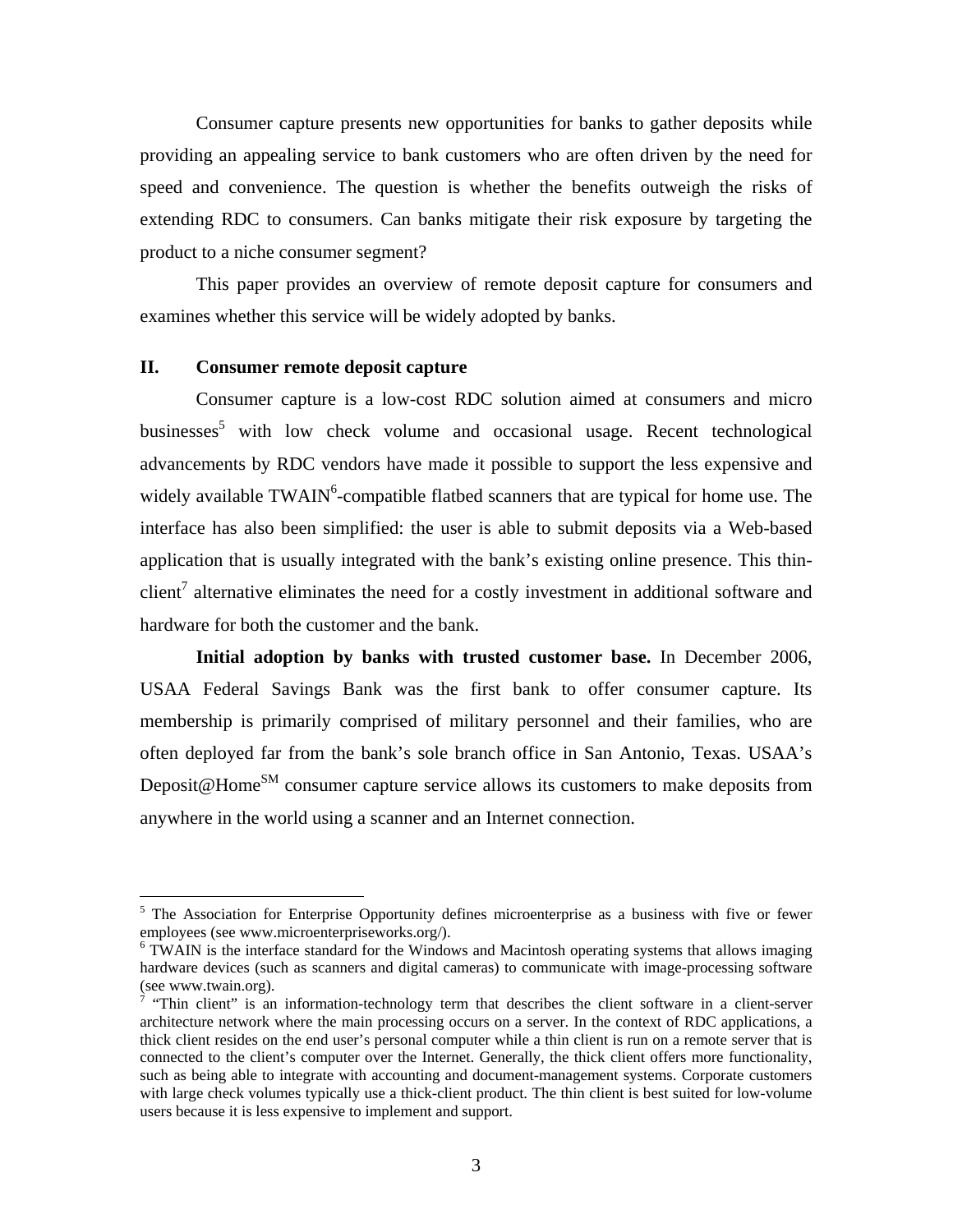Two years later, First Command Bank, another bank focused on military customers and headquartered in Fort Worth, Texas, introduced a consumer capture product called Deposits on Command™ that was designed to provide another self-service channel to their remote customers and to better compete with industry peers (like USAA). As of April 2009, First Command had 2,200 registered users averaging about 1,600 deposits per month.<sup>8</sup>

In August 2009, USAA took the lead again in consumer capture by launching Deposit@Mobile<sup>SM</sup>, a remote capture service for its mobile banking application for Apple's iPhone. In its first six weeks, a reported 270,000 members installed the updated iPhone application, and approximately 40,000 of them used the software to deposit more than 100,000 checks worth a total of \$61 million. $9$ 

**Will credit unions drive demand for product?** Beyond USAA and First Command, a relatively small number of banks have deployed consumer capture products, with the majority being credit unions.<sup>10</sup> In fact, credit unions have had the greatest growth in consumer capture adoption and have potential to drive growth in the future.

Several factors make consumer capture an attractive product offering to credit unions. First, credit unions typically have a small branch network, and often their members are geographically dispersed across the country. To accommodate a remote customer (member), credit unions have relied on automated teller machines (ATMs) and mail-in deposits. With consumer capture, credit unions are able to provide an alternative and perhaps more convenient way for customers to make deposits. Consumer capture has helped to level the playing field and has allowed for some credit unions to better compete with commercial banks that have large branch networks.

Second, the per-item processing costs of deposits for credit unions present a compelling business case for consumer capture. Although all banks incur depositprocessing costs, credit unions have disproportionate costs related to receiving deposits from remote customers who are unable to make deposits at a branch. Credit unions

<u>.</u>

<sup>&</sup>lt;sup>8</sup> Sherry Sitton, EVP, First Command Bank, "Consumer Remote Deposit Capture," presented at the RemoteDepositCapture.com and Bank Administration Institute (BAI) Remote Deposit Capture Summit, Nashville, Tennessee, April 28, 2009.

<sup>9</sup> Marian Raab, "Will Bank of America Propel Mobile Deposit to Mainstream?" *American Banker*, October 6, 2009.

<sup>&</sup>lt;sup>10</sup> According to a 2009 vendor survey conducted by Celent, 100 banks and credit unions were either offering or piloting consumer capture as of June 30, 2009.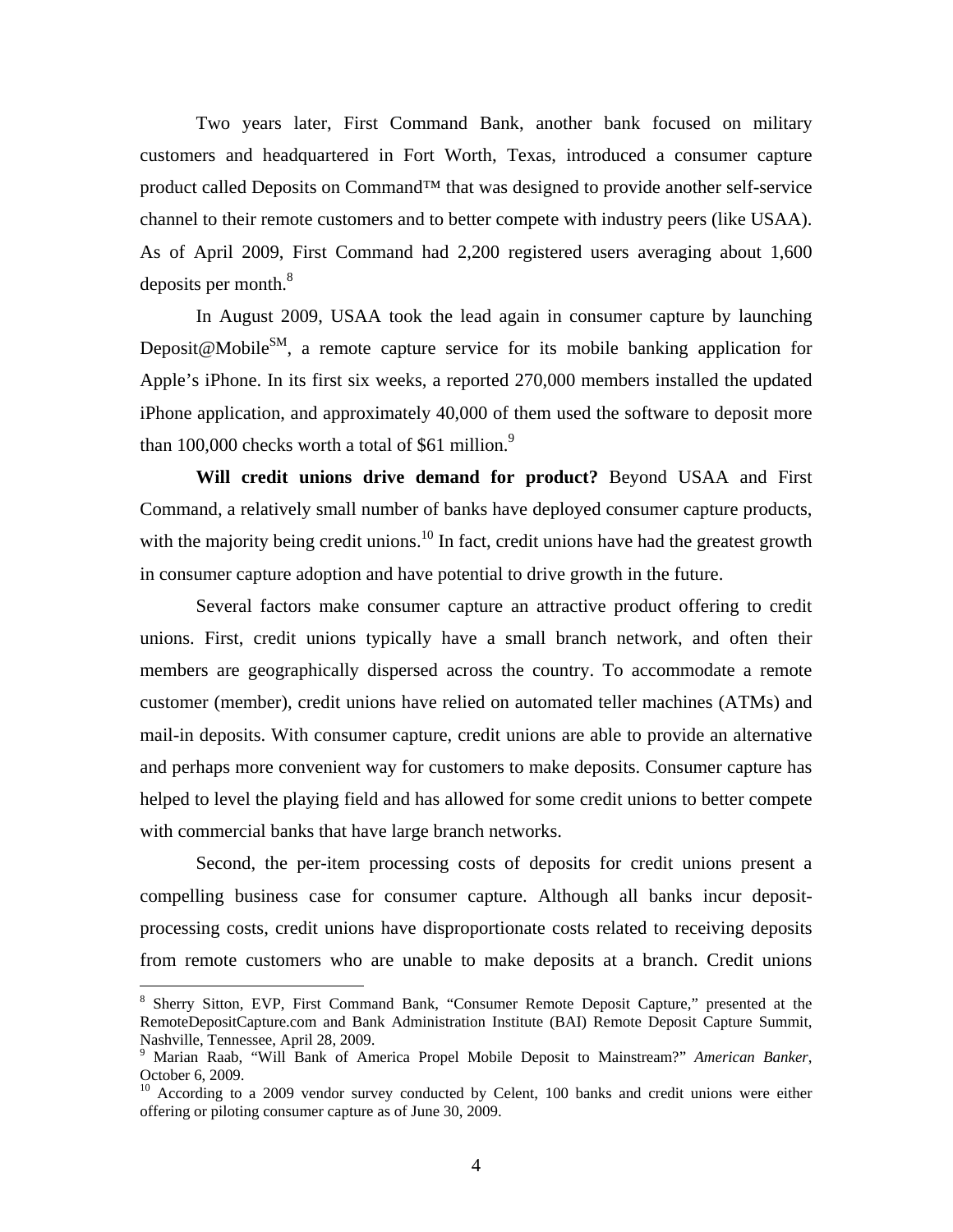typically participate in a shared branching arrangement that allows their customers to make transactions at other credit union facilities across the country. However, the perdeposit cost for shared branch networks can approach \$3. The cost of foreign ATM and mail-in deposits are also fairly high at \$2.25 and \$1.75 per deposit, respectively.<sup>11</sup> In comparison, recent estimates indicate direct costs of a bank transaction through a branch or ATM to be \$1.27 and \$0.27, respectively.<sup>12</sup>

Third, credit unions may have less concern about fraud issues with consumer capture because they have a "trusted" customer base. Most credit unions restrict their membership to defined segments of the population, such as people who live, work, worship, or attend school in a well-defined geographic area. However, this "trusted circle" has not meant that credit unions have offered unrestricted access to the service to their entire membership. Typically, credit unions offering consumer capture have managed their risk by placing limits on who can use it (i.e., length of membership, credit history, account relationship) and limits on deposit frequency and amounts. For example, First Command requires a customer relationship of six months, and along with a deposit account, the customer must have at least one of the bank's credit, insurance, or investment products.

Banks offering consumer capture typically make funds available according to the same schedule as they would branch deposits. Most RDC systems allow the bank to set funds availability by account and dollar amount so that holds can be placed, if deemed appropriate for risk-management purposes. Some credit unions have chosen to give immediate credit for consumer capture deposits. This choice may be attributed to the "trusted relationship" with their members and the fact that they are offering the product to customers with good account histories. However, industry experts have advised credit unions that providing immediate funds availability is the same as extending a short-term loan, in which case they should be underwriting these accounts in the same way as they would an account for which automated clearinghouse origination is permitted.<sup>13</sup>

<sup>&</sup>lt;sup>11</sup> Bob Meara, "State of Remote Deposit Capture 2008: Sprint Becomes a Marathon," Celent, October 15, 2008, p. 49.

<sup>12</sup> Jayaram Kondabagil, *Risk Management in Electronic Banking: Concepts and Best Practices* (Hoboken, N.J.: Wiley, 2007), p. 6.

<sup>&</sup>lt;sup>13</sup> Ed McLaughlin, executive director and editor, Remotedepositcapture.com, personal interview, September 9, 2009.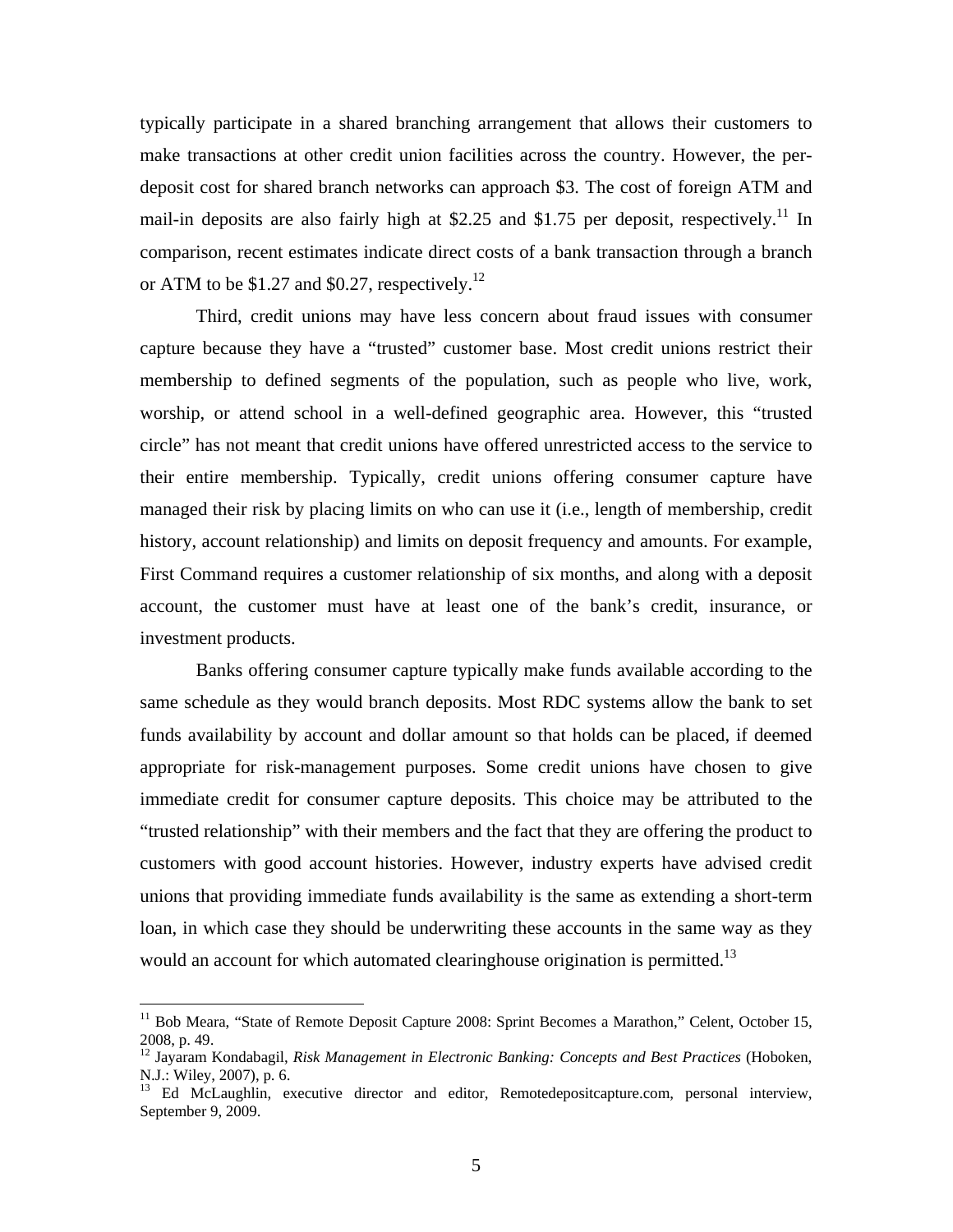#### **III. Does consumer capture pose risk-management challenges to banks?**

Generally, RDC presents risks to a bank by extending payments processing outside its direct control, stepping out of the "trusted zone" of bank-to-bank payments processing, where there are established policies, procedures, and internal controls. Although the Federal Financial Institutions Examination Council (FFIEC) RDC Risk Management Guidance<sup>14</sup> broadly covers RDC performed at any customer location, issues exist that may present particular concern with consumer customers.

**Customer suitability.** Essentially, RDC customers become an extension of the bank by virtue of their direct access to the back office for payments processing. Banks may implement a risk-management program that establishes qualifying criteria for all customers or limits availability to a select group of customers. However, the potential pool of customers for consumer capture will far outnumber that for commercial RDC. Even a limited consumer customer base for a large bank could number into the hundreds of thousands. One question is whether a bank will want to broaden their RDC risk that widely.

**Duplicate presentment.** At least three possible scenarios exist for duplicate presentment with consumer capture: (1) a paper check is converted into an electronic image and submitted for clearing and then mistakenly resubmitted for deposit, (2) a customer transmits an image to the bank and deposits the original check at the same bank, and (3) a customer transmits an image to the bank and deposits the original check at a different bank.

The bank's RDC software typically will have duplicate-detection features to identify items that have been presented multiple times. Also, the bank could process all items captured through remote deposit through its existing deposit fraud filters. Duplicate-detection software solutions are available to monitor incoming and outgoing checks at a bank across all platforms, channels, and products.

With commercial RDC, banks have required certain visible markings be placed on the paper checks that have been imaged and deposited to help reduce item duplication,

<sup>&</sup>lt;sup>14</sup> The FFIEC RDC Guidance is available at www.ffiec.gov/pdf/pr011409\_rdc\_guidance.pdf.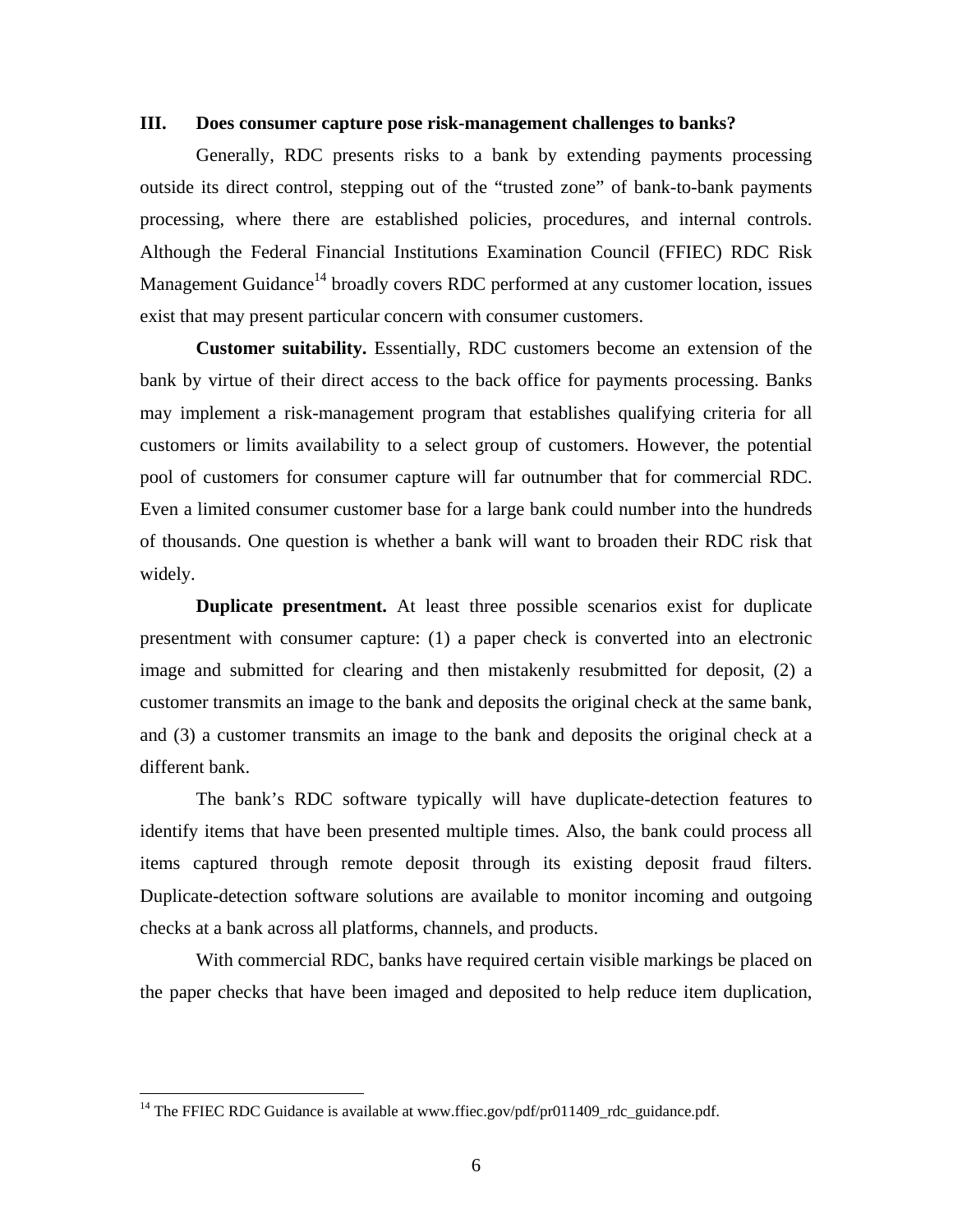such as restrictive endorsements and franking<sup>15</sup>. Similarly, some banks offering consumer capture require a restrictive endorsement<sup>16</sup> before the check is scanned. However, a consumer capture customer using a flatbed scanner would not have the capability to frank a check to indicate that it has been deposited. This situation is not necessarily contrary to common practices with commercial RDC. Even though document franking is standard on RDC scanners, some commercial customers opt to disable this feature because it can prove problematic in those cases where there is a legitimate need to represent a check (e.g., poor image quality).

Although sophisticated duplicate-detection software is available to detect duplicate items within the same bank, no software is currently available to detect duplicates across banks. For example, if a customer has a RDC relationship at Bank A and an account at Bank B, the customer could make a deposit via RDC at Bank A and then subsequently deposit the physical check in an account at Bank B. Alternatively, the customer could have RDC relationships at multiple banks and carry out the same scenario by both scanning images and presenting the physical checks. In each case, the bank would not be able to detect the duplicate until it is presented at the paying bank where it would be processed as a return item.

A possible exception where a cross-bank duplicate situation could be detected is if all the banks involved used the same check-image exchange and archive service. One benefit of a shared image archive is the ability to provide duplicate processing across participating banks. The third-party vendor is able to provide "on-we" processing<sup>17</sup> and duplicate-detection services for all of its bank clients.

**Fraud risk.** Certain aspects of fraud may be elevated in an RDC environment for both consumer and corporate customers. One such fraud risk is the presentment of a

<sup>&</sup>lt;sup>15</sup> Franking refers to printing "Electronically Presented," "Processed," or other similar language on the front of the original check that has been scanned for conversion to an electronic image. The purpose is to indicate that the paper check has been processed electronically and should not be deposited in physical form.

 $16$  A restrictive endorsement is a signature placed on the back of the check with instructions to deposit to a specific bank or account, such as "Jane Smith, Account #12345678." This type of endorsement limits the risk of fraud by restricting the deposit to the specific account indicated.

 $17$  An "on-we" image-exchange network is a group of banks whose check images are aggregated by a service provider for check clearing. The network participants transmit check images to the provider. Check images drawn on participating banks ("on-we") are exchanged and cleared. Items not drawn on network participants are aggregated and sent to other intermediaries, such as the Federal Reserve, for clearing and settlement.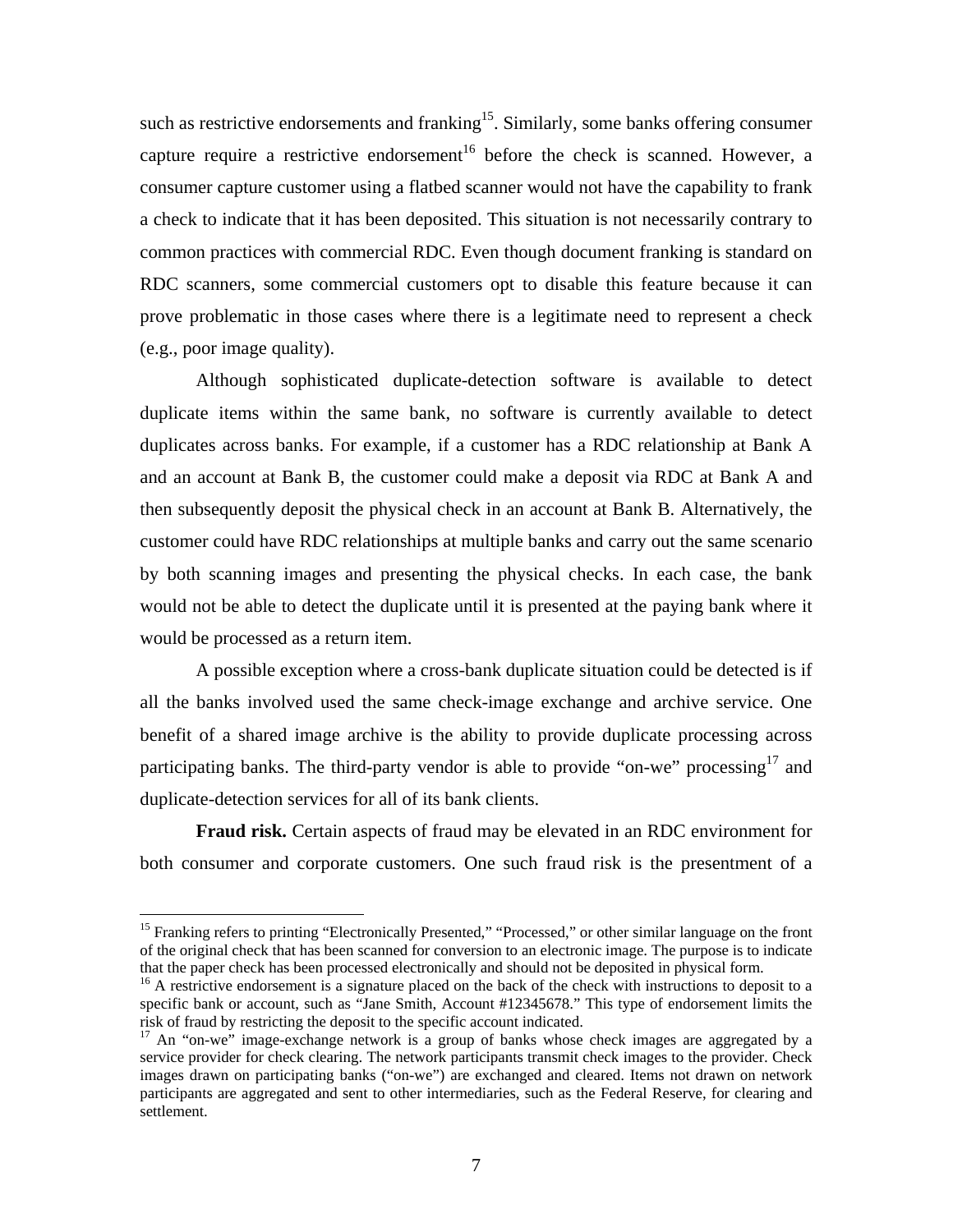counterfeit or altered item, which can be more difficult to detect as a scanned image. Many of the check security features, such as watermarking and microprinting in the signature line, can be circumvented when the check is imaged.<sup>18</sup> However, some vendors offer various fraud-detection systems that can identify imaged counterfeit or forged items. For example, some solutions automatically interrogate the face of the check for inconsistencies with a legitimate check while others apply predictive analytics on databases of check-writing and check-cashing histories to assess the potential fraud risk for every deposit. The limitation is that many of these solutions work only for "on-us" items or require exception processing that can entail a longer processing timeframe.

Banks have been selective in deploying consumer capture to their most trusted customers,19 thereby limiting their exposure to fraudulent schemes. In addition to limiting availability, imposing restrictive limits on deposit amounts and frequency can further help to mitigate any potential losses.

## **IV. Is it a niche business?**

Conflicting views exist on the possible adoption of consumer capture for a broad consumer market base. One perspective is that the potential fraud risk makes it unsuitable for the everyday retail customer. Instead, a bank should restrict it to a subset of its consumer portfolio.

One such segment would be customers with high net worth (e.g., private banking customers) who are well-known to the bank. These customers typically have infrequent, large dollar deposits that could be easily facilitated by consumer capture. In this case, the bank provides another layer of convenience to a valued customer that may also make for a more loyal banking relationship. Private banking customers are also accustomed to, and often demand, a high-touch relationship with their banker. The relationship managers typically have a strong connection and familiarity with their customers. Quite often these customers are business executives who become familiar with RDC through their company's banking relationship and decide they would like the same service for their personal accounts.

<sup>18</sup> Karen Epper Hoffman, "The Changing Face of Check Fraud," BAI *Banking Strategies*, September 11, 2009.

<sup>&</sup>lt;sup>19</sup> Meara, p. 39.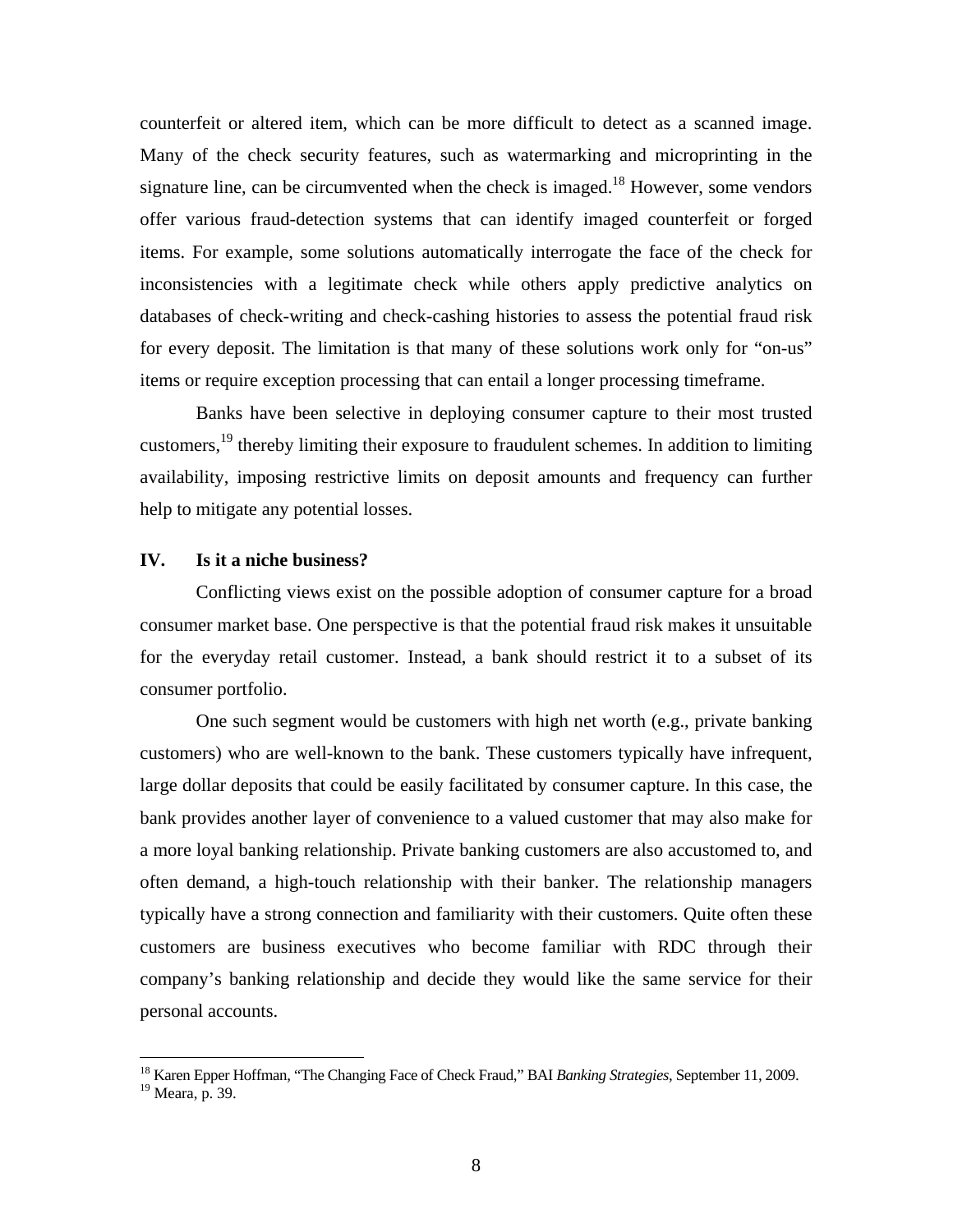Other examples of niche market segments are customers who are geographically dispersed far from their bank's limited branch network, such as military personnel or credit union members. Theoretically, banks with a limited investment in brick and mortar branches have more to gain from enhancing their Internet banking presence with consumer capture functionality than those banks who have a large branch network.

Entrepreneurs and microbusiness owners are another niche segment. Many of these small businesses fall below the threshold to qualify for a business account and other related services, such as business RDC. As a result, they will often maintain a consumer account for both personal and business purposes.

On the other hand, some industry observers feel that consumer capture is not any riskier than business RDC and limiting availability to these kinds of niche markets is not necessary.<sup>20</sup> Furthermore, under this view, the electronic process of authenticating the customer through the Internet can be more secure than a physical deposit in a branch where the customer making the deposit is not verified. Typically, no customer authentication takes place for a deposit at a physical branch, whereas online banking portals usually require a log-in password or other form of customer authentication.

Despite some differing views, the balance of opinion seems to indicate that consumer capture will not be ubiquitous and will remain a niche offering in the near future. Most banks will offer this product to their highly valued customers. Those banks that have a trusted consumer base, such as credit unions, will also offer this product.

#### **VIII. Conclusion**

 $\overline{a}$ 

Consumer capture has had limited adoption among banks; however, signs are emerging of greater acceptance in the future. Recent technological developments have made the hardware and software more affordable for low-volume users of remote deposit capture. The simplified interface has also made the service more accessible to the average consumer. The next generation of consumer capture that involves a mobile phone application could potentially provide an even broader customer base of technically savvy consumers who value the time savings of mobile banking.<sup>21</sup> USAA's mobile capture

<sup>&</sup>lt;sup>20</sup> David Peterson, "Why Deny Remote Deposit to Any Customer?" *American Banker*, August 5, 2009.<br><sup>21</sup> Susan Stellan, "Bank Will Allow Customers to Deposit Checks by iPhone," *New York Times*, August 10,

<sup>2009,</sup> p. B4.